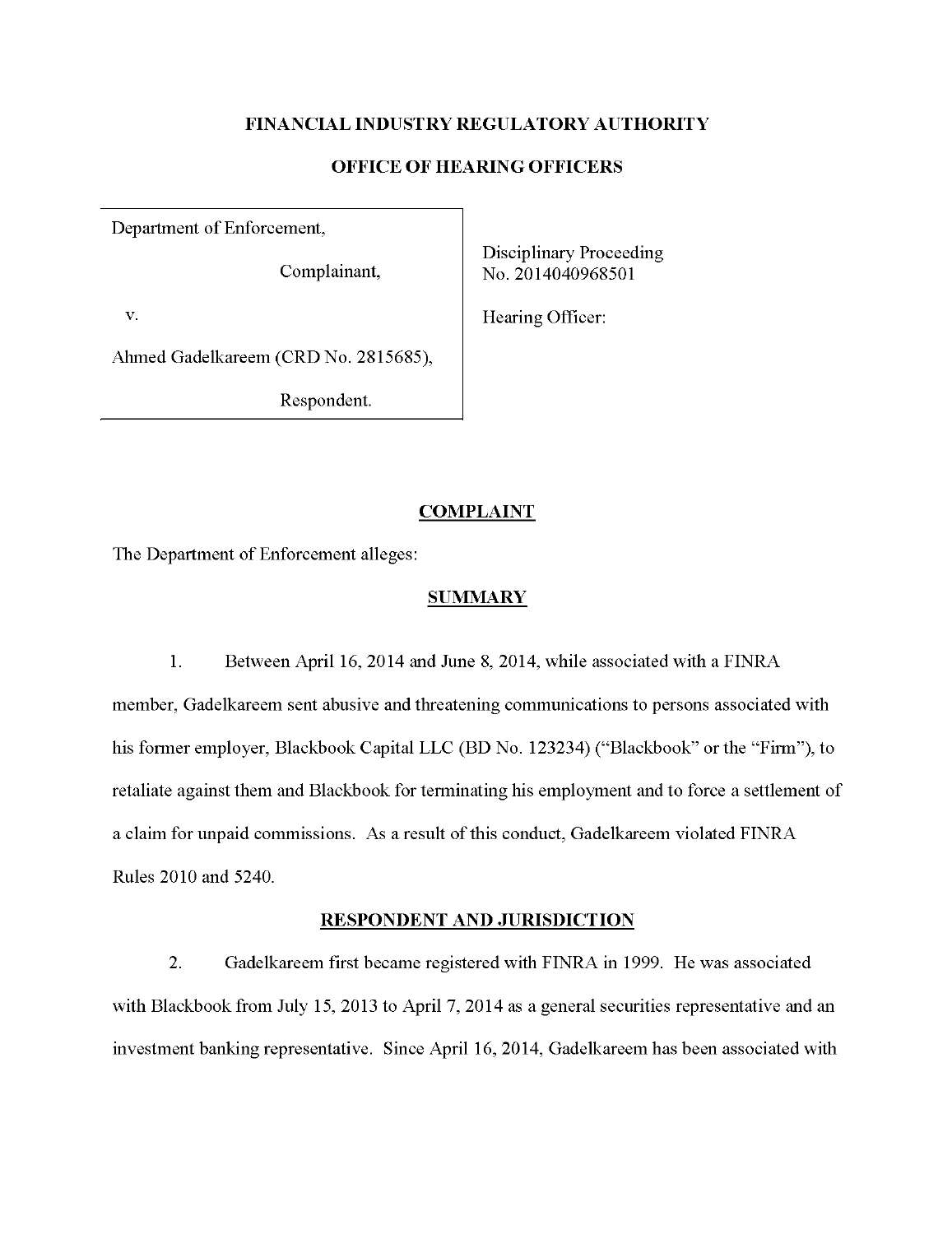another member firm. He is therefore subject to FINRA's jurisdiction pursuant to Article V, Section 2 of the FINRA By-Laws.

#### SOLE CAUSE OF ACTION

# Threatening and Harassing Statements to Blackbook and its Associated Persons (Violation of FINRA Rules 2010 and 5240)

3. The Department realleges and incorporates by reference paragraphs 1-2 above.

4. Gadelkareem first became associated with Blackbook on July 15, 2013.

Approximately nine months later, on April 7, 2014, Blackbook terminated Gadelkareem's employment.

5. According to the Uniform Termination Notice for Securities Industry Registration (Form U5) filed by Blackbook on April 21, 2014, Gadelkareem "was terminated for repeatedly engaging in unprofessional conduct in workplace, including without limitation, threatening and abusive interaction with female employees."

# The Commencement of Gadelkareem's **Abusive and Threatening Communications**

6. In retaliation for his termination, Gadelkareem sent a series of offensive emails and made phone calls in which he disparaged, threatened and harassed Blackbook, its President, F.0., and a registered representative who worked at Blackbook named D.H.

7. Two days after his termination from Blackbook, on Wednesday, April 9, 2014, Gadelkareem left an obscene and highly insulting voicemail message for D.H.

8. The next day, on Thursday, April 10,2014, Gadelkareem sent three emails from his personal AOL account to R.W., who was one of Blackbook's owners. The emails to R.W. made accusations about DH including unauthorized trading, involvement in fraudulent deals and engaging in sexual relations with an office employee.

2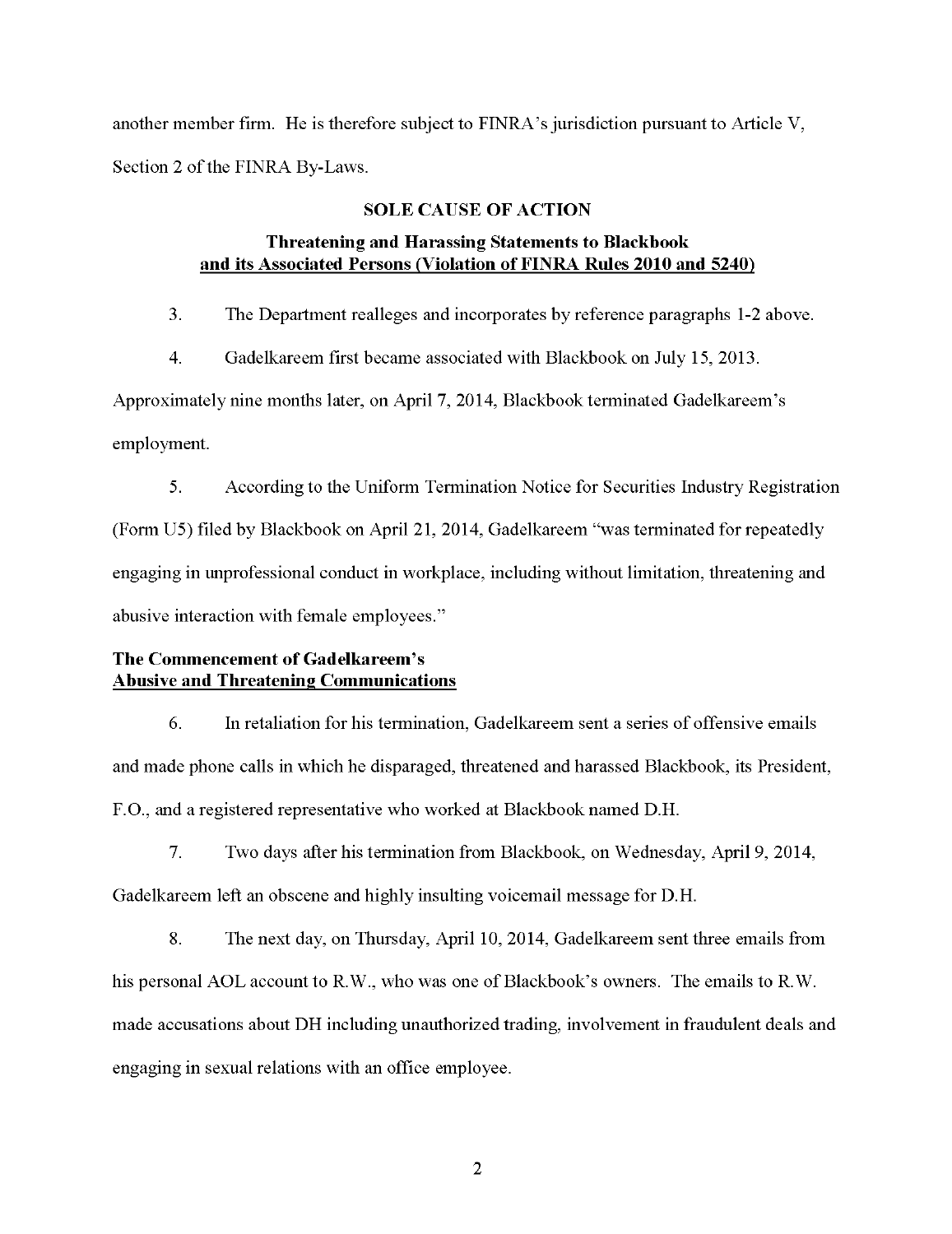9. On Friday, April 11, 2014, the Firm notified Gadelkareem by email that it intended to sue Gadelkareem for libel and that Blackbook would be withholding his unpaid commissions as security against the claims that it intended to assert against him.

10. In response, on Saturday, April 12, and Sunday April 13, 2014, Gadelkareem sent several additional harassing emails and left three harassing voicemails for D.H.

# Gadelkareem's Threatening and Abusive Communications Durine His Association with a Member Firm

11. On Wednesday, April 16, 2014, Gadelkareem became associated with another FINRA member firm. The same day, he sent an email to a FINRA examiner claiming that he and his clients were being "abused by Blackbook" and alleging that the Firm was wrongfully holding his paycheck and his personal belongs.

12. Later that afternoon, the FINRA examiner responded by email and asked to speak with Gadelkareem the following day regarding his claims.

13. In an attempt to intimidate Blackbook and force a settlement, on the evening of April 16, 2014, Gadelkareem forwarded his exchange with FINRA's examiner separatelyto D.H. and R.W. with the following threats demanding that Blackbook pay him his commissions and return his property:

> To D.H.: "Settlement ...,my money <sup>100</sup> % pay out and my stuff or I will keep going !!!!  $[sic]$ " "Every small thing, my phone charger, my calculator .... Every thing  $\ldots$  [sic]" To R.W.: Settlement, Or you want me to continue ...."

14. Later that day,, Blackbook again demanded in writing that Gadelkareem stop defaming Blackbook and harassing its employees.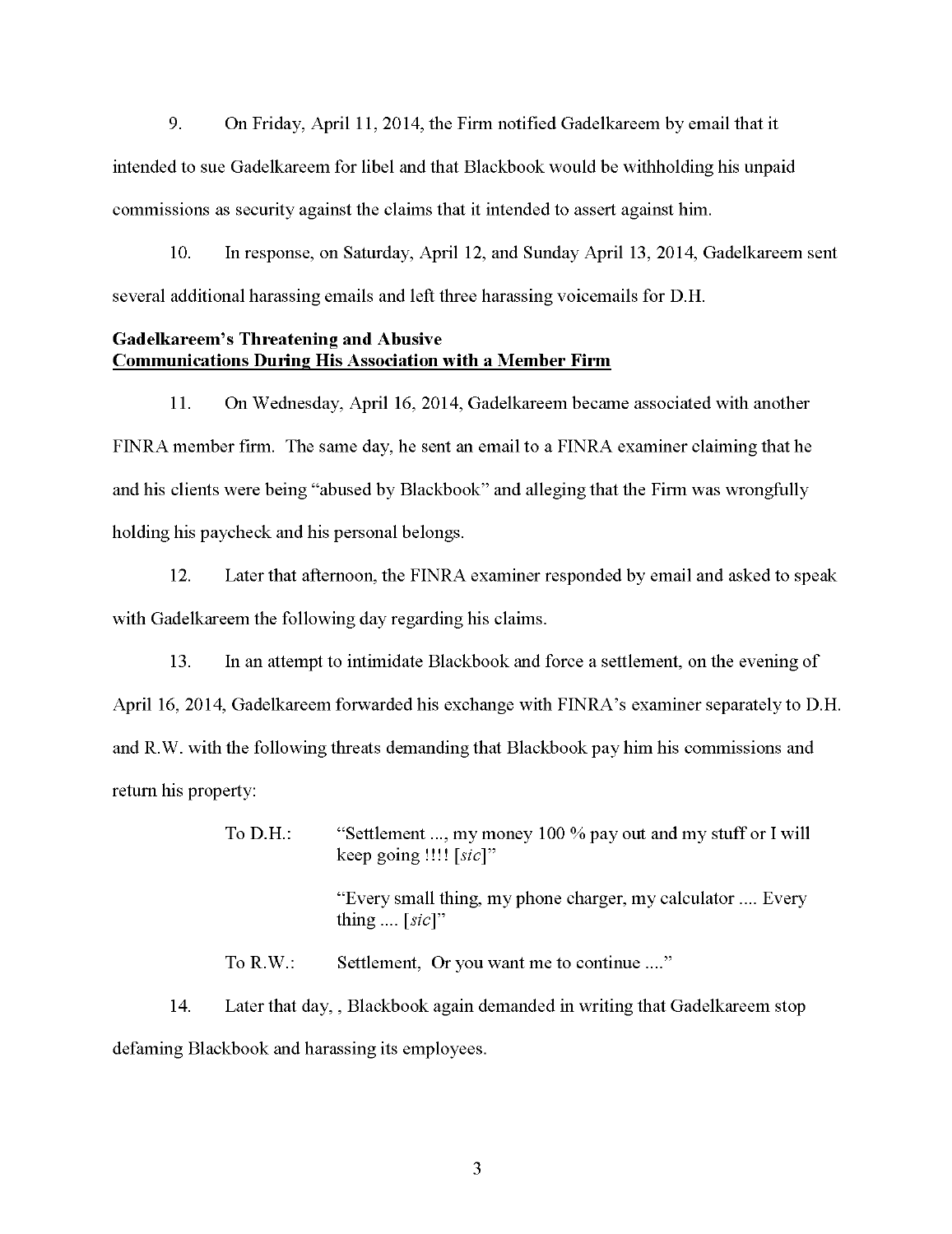15. On Friday, April 18,2014, Gadelkareem emailed Blackbook stating that he had filed a complaint against Blackbook with the police and reported the Firni to FINRA, and threatening to report the Firm to the New York Attorney General. In the same email, Gadelkareem then offered to drop all charges that he made with the police and FINRA if Blackbook paid him all his commissions and returned his property. That same day, via email, Blackbook rejected the proposal.

16. On about April 22, 2014, Gadelkareem learned that Blackbook had reported on his Form U5 that he was terminated for harassing female employees.

17. In retaliation, on the morning of April 23, 2014, Gadelkareem sent an email to D.H. purporting to forward an email from a FINRA examiner named Steven McMellon (who does not actually exist), in which the examiner states, among other things, that D.H. is going to be arrested.

18. Later that morning on April  $23^{rd}$ , Gadelkareem sent another broker at Blackbook text messages suggesting that the FBI was "coming after" D.H.

19. In reality, there was no examiner at FINRA named Steven McMellon and the April 23, 2014 email was fabricated using a real FINRA investigator's signature block and contact information.

20. FINRA Rule 2010 requires registered representatives and associated persons to adhere to high standards of commercial honor and just and equitable principles of trade.

21. FINRA Rule 5240(a)(3) provides in relevant part that: "No member or person associated with <sup>a</sup> member shall:... engage, directly or indirectly, in any conduct that threatens, harasses, coerces, intimidates or otherwise attempts improperly to influence another member, a person associated with <sup>a</sup> member, or any other person."

4